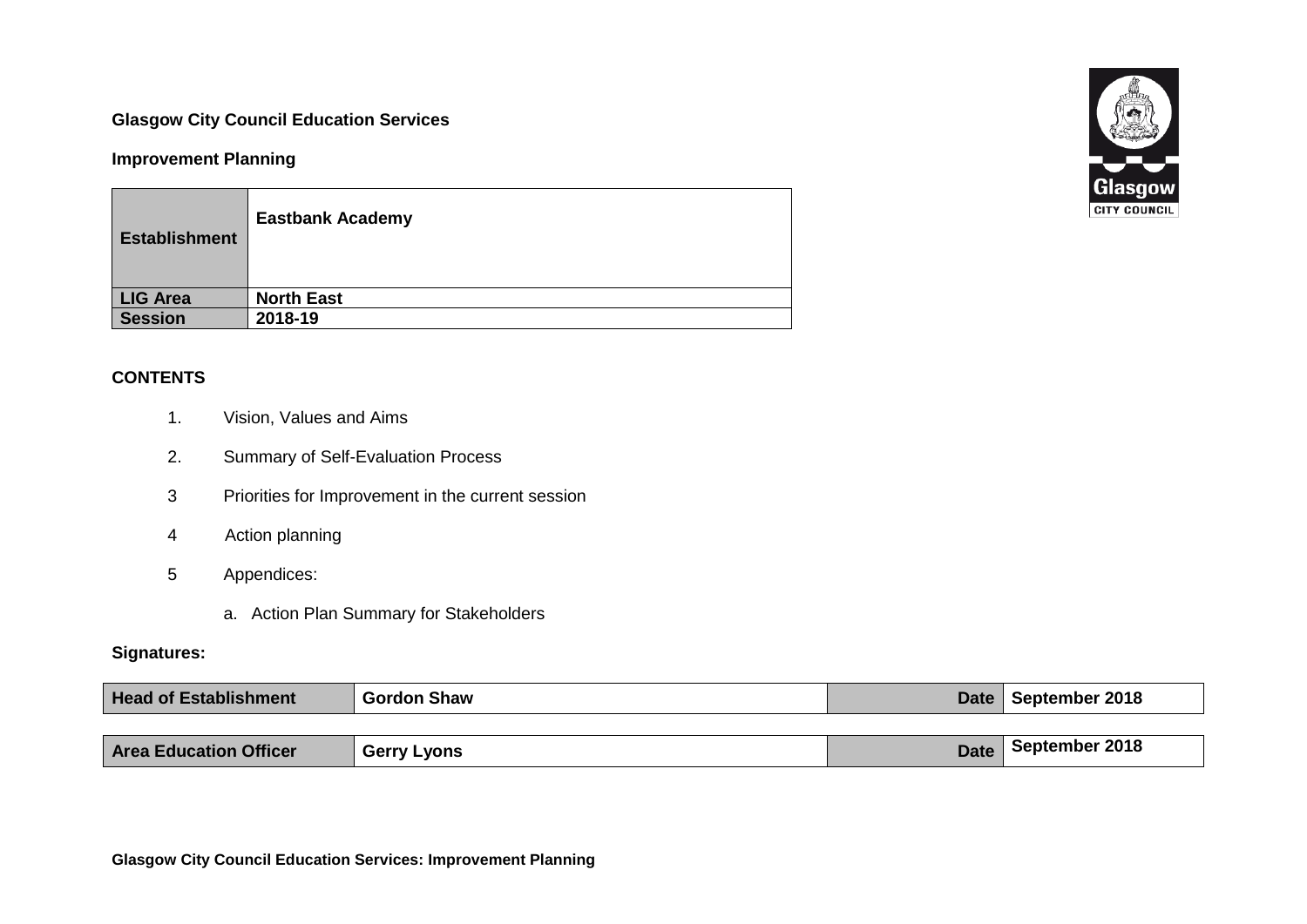#### **1a Our Vision, Values and Aims**

#### **In Eastbank Academy, our vision, values and aims can be encapsulated in our Mission Statement which reads as follows:**

Eastbank Academy is a welcoming, caring and inclusive school in which all young people are empowered to reach their full potential. We are respectful of each other, responsible and fair because we know that everyone has the right to learn in a safe, supportive and happy environment. We place strong emphasis on developing the social, emotional and physical wellbeing of all within our community. We strive to build confidence and self-esteem in our young people and foster within them the ambition to be the best they can be both within school and beyond.

#### **Our Values**:

- > Mutual Respect
- $\triangleright$  Responsibility
- $\triangleright$  Fairness
- Confidence/Self-Esteem
- $\triangleright$  Social/Emotional/Physical wellbeing

#### **1b How our Vision, Values and Aims were developed and how stakeholders were consulted**

A review of our vision, values and aims began in October 2013 as part of the school's commitment to *Getting It Right for Every Child* and prior to the launch of our new Promoting Positive Behaviour Policy in early 2014. This involved consultation with all young people, parents/carers, staff and partners. A questionnaire on [www.surveymonkey.com](http://www.surveymonkey.com/) asked participants to identify five core values that they believe should define what we stand for as a community. The five values identified were:

- $\triangleright$  Mutual Respect
- $\triangleright$  Responsibility
- $\triangleright$  Fairness
- Confidence/Self-Esteem
- ▶ Social/Emotional/Physical Wellbeing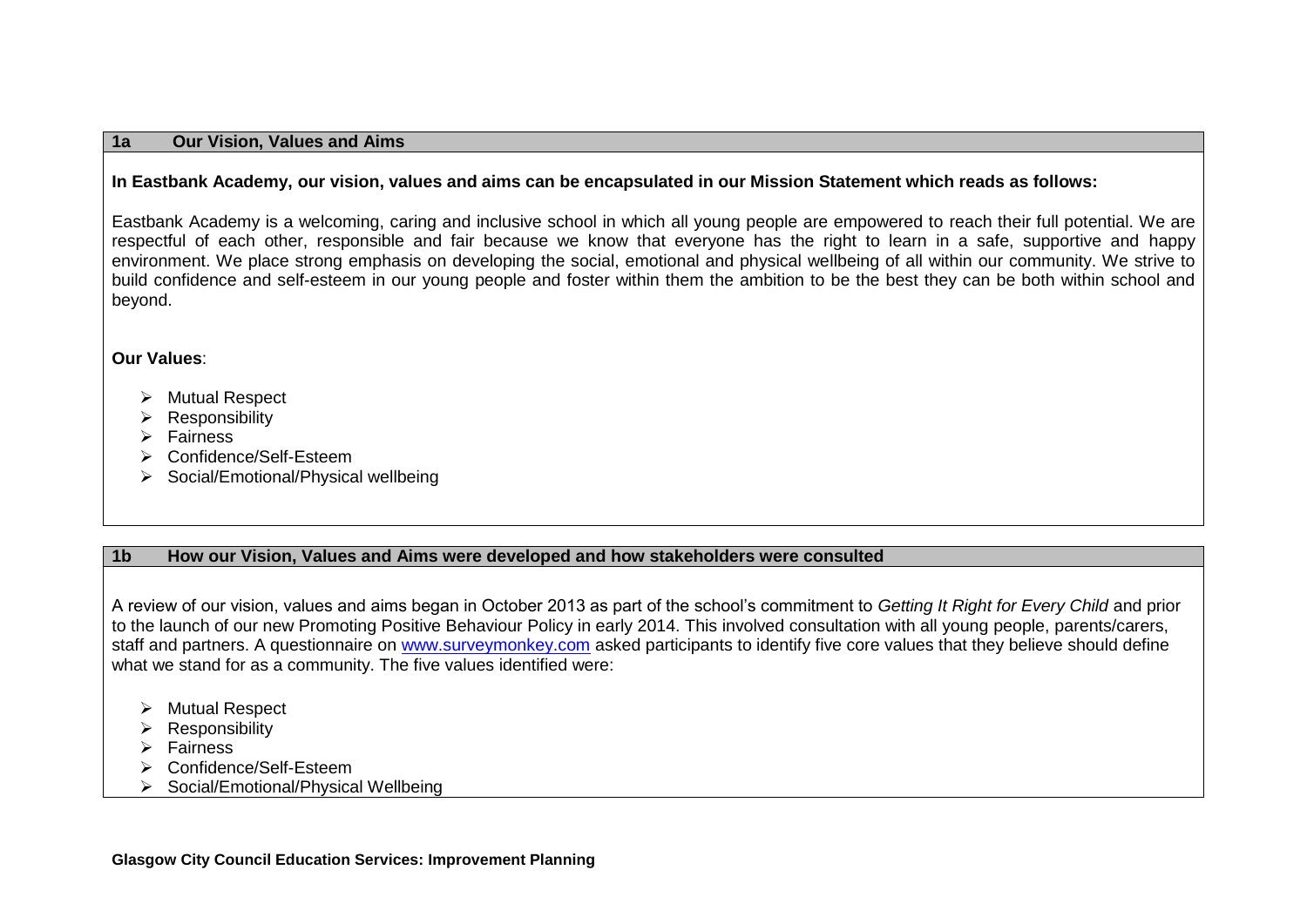#### **1b How our Vision, Values and Aims were developed and how stakeholders were consulted**

We then met with a representative group of young people, parents/carers, staff and partners in January 2014 to create our Mission Statement. This incorporates the values and aims which our school community thinks are really important and those which should permeate every aspect of our life and work. These were published on our school website, on the social media website Twitter and in our school newsletter. We launched our new Mission Statement, Values and Aims to staff at a Whole Staff meeting in February as part of the launch of our new Promoting Positive Behaviour Policy and, subsequently, to all young people at year group assemblies. To ensure sound understanding of the term *values*, the meaning of those chosen, and their importance in society, lessons were created by the Pupil Support Team and delivered during PSE. Our Mission Statement and Values are displayed prominently in every classroom in the school and social area but, crucially, should be demonstrable in our conduct, attitudes and day to day interactions.

It is our intention to ask all stakeholders to reflect on the extent to which our values are carried out in our daily practice early in the new session and to give consideration to what more needs to be done to ensure that these permeate our work and life.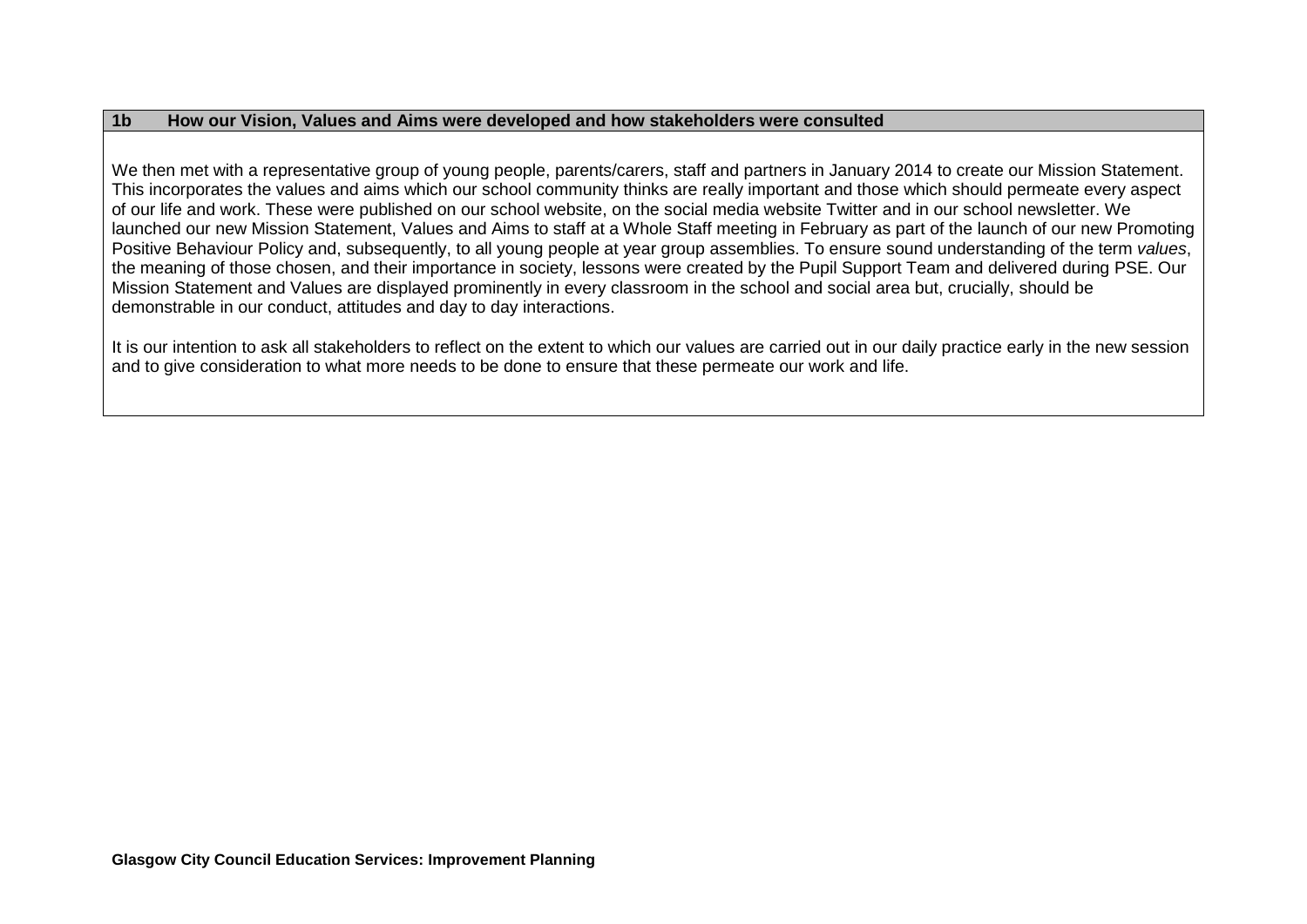#### **2. Summary of self-evaluation process**

#### **How we carried out our self-evaluation and involved stakeholders**

The school evaluated the quality of its work in session 2016 - 17 by focusing on three key questions:

- $\triangleright$  How good is our leadership and approach to improvement?
- $\triangleright$  How good is the quality of care and education we offer?
- $\triangleright$  How good are we at ensuring the best possible outcomes for all our learners?

We know that it is in evaluating the extent to which we have progressed in these three areas that we can determine our capacity for improvement and plan strategically to meet with success. In considering the first of these questions, the school considers its leadership and approach to improvement to be *good*. Under the leadership of the Head Teacher and Senior Leadership Team, the school has a clear vision and strategic direction which is clearly articulated and widely shared among all stakeholders. A collegiate approach to the implementation of change ensures appropriate pace; staff are well aware of their responsibilities with regard to their own career long professional learning and most staff demonstrate commitment to change in order to ensure continuous improvement.

A Learning and Teaching Questionnaire is carried out annually. Key questions are asked to staff, young people, and parents/carers about the quality of learning and teaching, learners' experiences and how well the school supports young people. Evidence evaluation shows there to be major strengths in terms of the ethos and culture within the school. Rigorous interrogation of quantitative and qualitative data highlights too, the progress we have made in developing a shared vision and values. For example, exclusion rates are continuing to fall and were down by 18% on the previous year; referral rates were lower this year than in the previous 5 years, while the reduction in the numbers of young people being sent to the Time Out Facility has led the school to revise Promoting Positive Behaviour procedures and practices this session; most staff are rewarding excellence and effort in the classroom through our *Aim for the Stars* merits system although inconsistencies remain in some areas. This necessitates a review of our Promoting Positive Behaviour policy this session.

It is interesting too to note that Glasgow City Council's Review of the Broad General Education undertaken in March 2016 highlighted strong and effective leadership as a strength. Responses from staff in the most recent Learning and Teaching Questionnaire suggest, however,that the quality of leadership is variable at Middle and Senior Leadership level.

We are continuing on our journey towards excellence in terms of the quality of care and education we offer. Almost all young people responded that they feel well supported and well cared for in the range of departmental and faculty questionnaires which were undertaken in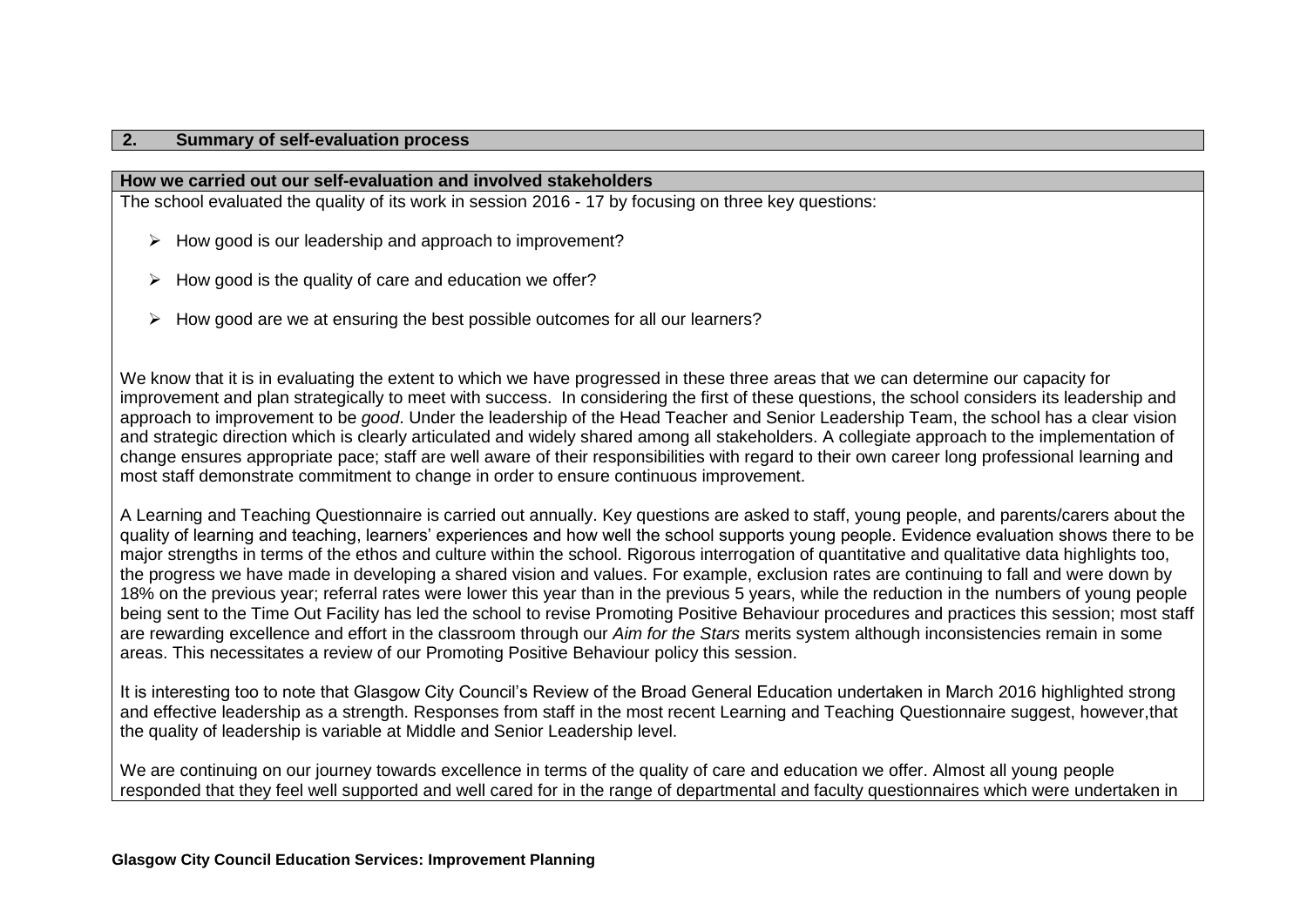#### **How we carried out our self-evaluation and involved stakeholders**

May of this year – a continuing trend now over several years.

As part of the school's ongoing commitment to quality improvement and self-evaluation, the Senior Leadership Team undertook a round of Learning Visits during week commencing Monday 12<sup>th</sup> December, the foci of which were the first two themes of Q.I. 2.3 Learning, Teaching and Assessment. These visits supplemented earlier Learning Visits which had been carried out by Middle Leaders in October.

Specifically, the SLT wanted to evaluate the extent to which young people are actively engaged in their learning as well as the quality of teaching to which they are exposed. The team wanted also to evidence the impact of Glasgow City Council's Attainment Challenge 2015 – 2020; specifically, the impact of Teacher Learning Communities and the extent to which they have contributed to pedagogical change. Given the high priority placed on improving the quality of learning and teaching in recent years, the SLT was keen to evaluate not only the quality and range of learners' experiences, but the consistency of standards as these will inform our planning.

In response to the question: *How good is the quality of care and education we offer?* – evidence evaluation would determine this to be *good*. The school's values of mutual respect and responsibility are clear to see. In most lessons, young people are motivated and engaged in their learning. Staff routinely shared Learning Intentions and Success Criteria resulting in learning which is relevant and purposeful. Some young people could talk confidently about what they were learning and for what purpose. In most lessons, teachers set tasks and activities at the right level to meet the needs of young people; however, there was still insufficient challenge in some areas.

In response to the third question: *How good are we at ensuring the best possible outcomes for all our learners?* Quantitative data would determine this to be *good.* We planned strategically this session utilising Scottish Government's Attainment Challenge and Pupil Equity Funding to ensure the best possible outcomes for all learners. The achievement of excellence and equity is being pursued through the school improvement priorities of raising attainment and achievement and closing the poverty related attainment gap. This session saw the school put in place an ambitious plan to ensure that those young people who are in danger of exclusion from education, because of socio-economic, factors are enabled to achieve their full potential. There is some evidence, even at these early stages, that this is meeting with success.

The Pupil Equity Funding Plan which the school submitted in late October 2017 clearly articulated the school's vision for young people, the principles of which were based on the achievement of Excellence and Equity for all.

Analysis of the correlation between attainment in SQA examination performance and those attending the Programme of Study Support shows quite significantly the positive impact that this additionality has for most young people.

The impact of targeted support in Literacy and Numeracy for the most disadvantaged young people – those living in SIMD Deciles 1 and 2 – can be evidenced in English and Literacy results; however, there has been limited impact in the attainment of young people in Mathematics and Numeracy.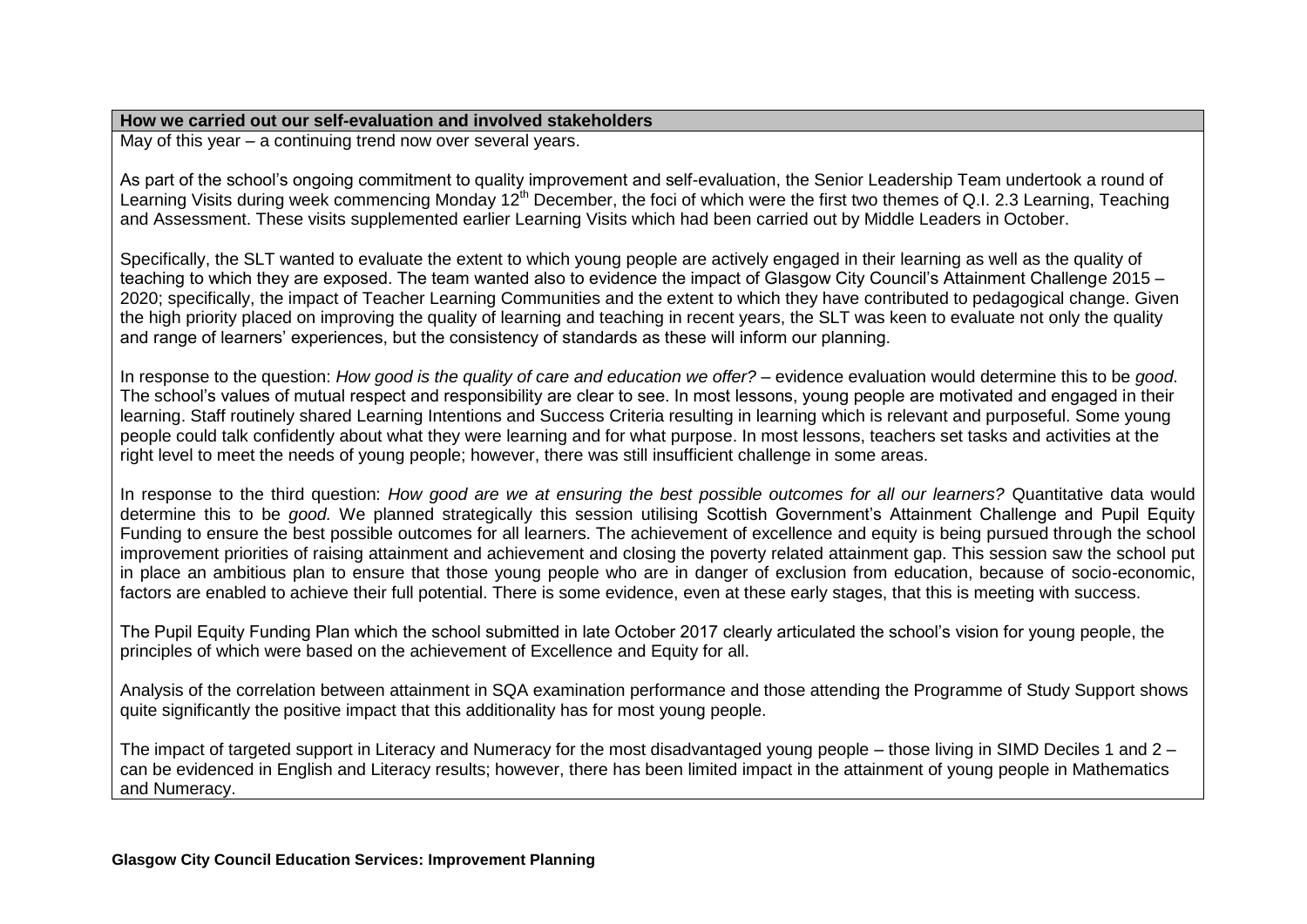| <b>High level</b><br>question                        | <b>Key strengths</b>                                                                                                                            | <b>Areas for improvement</b>                                                                                                                                                                |
|------------------------------------------------------|-------------------------------------------------------------------------------------------------------------------------------------------------|---------------------------------------------------------------------------------------------------------------------------------------------------------------------------------------------|
|                                                      | Clear strategic vision and direction based on<br>➤<br>evidence evaluation.                                                                      | $\triangleright$ To more actively seek, and listen to, the views of<br>young people, in evaluating the quality of our<br>work and to act on evidence in the drive to secure<br>improvement. |
| How good is                                          | Shared vision, values and aims based on shared<br>values and commitment to enhancing the life<br>chances of the young people whom we serve.     | $\triangleright$ To improve the quality and effectiveness of team<br>work and communication across the school.                                                                              |
| our leadership<br>and approach<br>to<br>improvement? | Continuing improvements in Self-Evaluation<br>processes to inform improvement.                                                                  | $\triangleright$ To foster more collegial working practices.                                                                                                                                |
|                                                      | Greater involvement of young people, staff and<br>➤<br>partners in the drive to secure continuous<br>improvement.                               | $\triangleright$ To continue to develop leadership capacity at all<br>levels.                                                                                                               |
|                                                      | The development of leadership skills of un-promoted<br>staff through our Aspiring leaders' Programme                                            |                                                                                                                                                                                             |
| How good is                                          | High level of pastoral support for young people,<br>especially the more vulnerable.                                                             | $\triangleright$ To ensure a Nurturing approach to supporting young<br>people.                                                                                                              |
| the quality of<br>care and<br>education we<br>offer? | Effective partnership working ensures a high level of<br>➤<br>personal support for young people who are at risk of<br>exclusion from education. | To improve the quality and effectiveness of planning<br>to meet the wide range of needs.                                                                                                    |
|                                                      | Young people feel safe, supported and cared for.                                                                                                | To continue to improve the quality of learners'<br>experiences through the professional development of<br>staff.                                                                            |
|                                                      | Evidence of greater consistency of learning<br>➤                                                                                                |                                                                                                                                                                                             |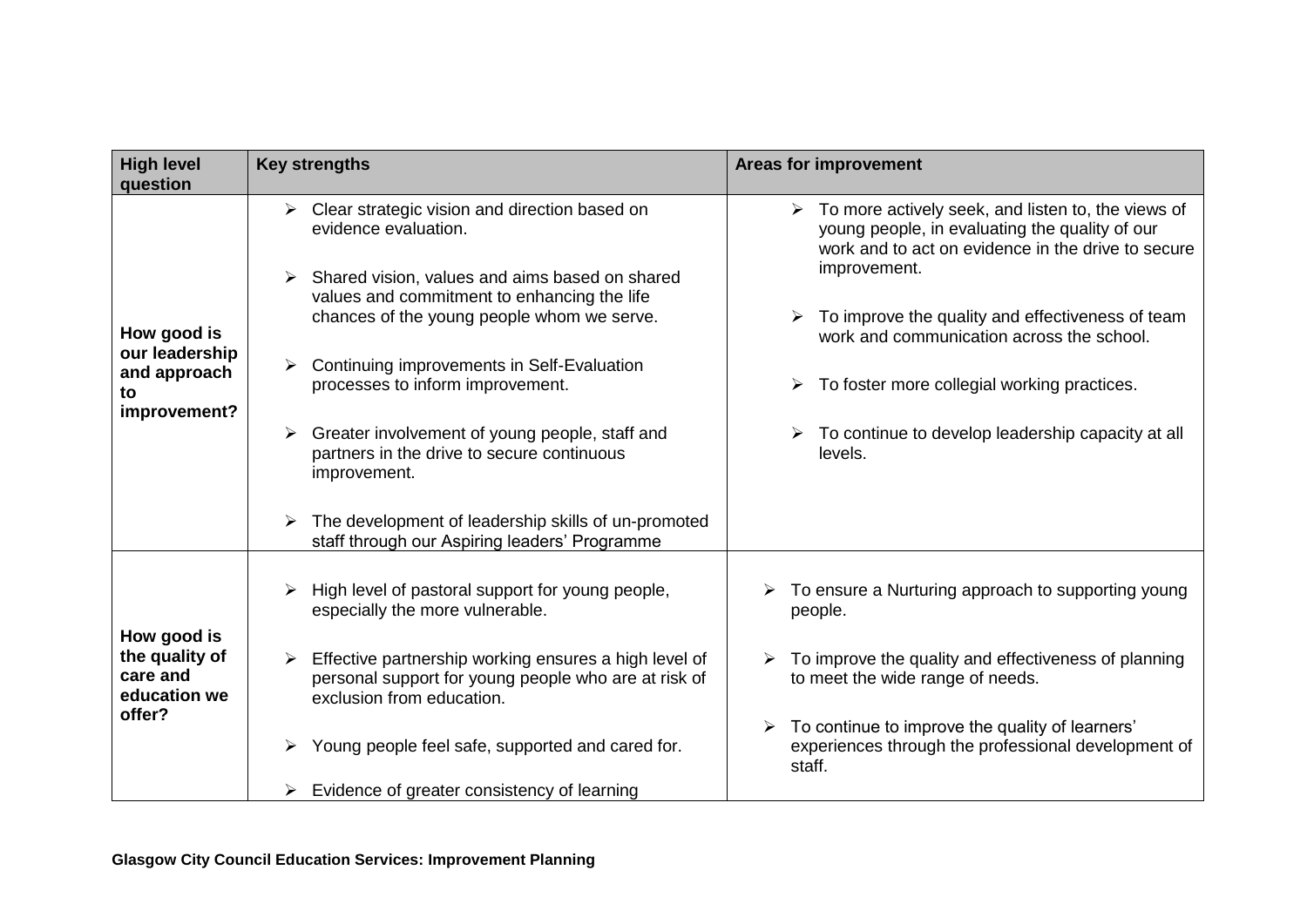| <b>High level</b><br>question                                              | <b>Key strengths</b>                                                                                                                                                                                                                                                                                                                                                                                                                                                                                                                                                                                                                                                                                                                                                   | <b>Areas for improvement</b>                                                                                                                                                                                                                                                                                                                                                                                                                                                                                                                                                                                                                                          |
|----------------------------------------------------------------------------|------------------------------------------------------------------------------------------------------------------------------------------------------------------------------------------------------------------------------------------------------------------------------------------------------------------------------------------------------------------------------------------------------------------------------------------------------------------------------------------------------------------------------------------------------------------------------------------------------------------------------------------------------------------------------------------------------------------------------------------------------------------------|-----------------------------------------------------------------------------------------------------------------------------------------------------------------------------------------------------------------------------------------------------------------------------------------------------------------------------------------------------------------------------------------------------------------------------------------------------------------------------------------------------------------------------------------------------------------------------------------------------------------------------------------------------------------------|
|                                                                            | experiences for young people<br>$\triangleright$ A Senior Phase which enables young people to reach<br>their full potential with a focus on the development of<br>skills for learning, life and work.                                                                                                                                                                                                                                                                                                                                                                                                                                                                                                                                                                  |                                                                                                                                                                                                                                                                                                                                                                                                                                                                                                                                                                                                                                                                       |
| How good are<br>we at<br>improving<br>outcomes for<br>all our<br>learners? | Polite, friendly and enthusiastic young people.<br>Continuing trend of increased attainment in some<br>curriculum areas, notably Expressive Arts, Health<br>and Wellbeing, English and Business Studies.<br>High percentage of young people entering positive<br>destinations on leaving school.<br>Increasing percentage of young people going on to<br>Higher and/or Further Education.<br>Learners are increasingly able to talk confidently<br>about their learning and demonstrate responsibility in<br>many aspects of school life.<br>The celebration of the achievements of learners<br>through the school's Promoting Positive Behaviour<br>Strategy Aim for the Stars.<br>Clear vision, values and aims, the creation of which<br>involved all stakeholders. | To raise attainment and achievement in all curriculum<br>areas from S1 to S6.<br>$\triangleright$ To raise the confidence and self-esteem of young<br>people by fostering an ethos of positivity, high<br>expectations and ambition to be the best you can be.<br>To ensure learners' progress from prior levels of<br>attainment.<br>To improve rigour and consistency of staff<br>expectations.<br>$\triangleright$ To enhance the skills of staff in Aifl, collaborative and<br>active learning strategies.<br>To expose learners to high quality learning<br>experiences which afford them greater opportunities<br>to be actively involved in their own learning |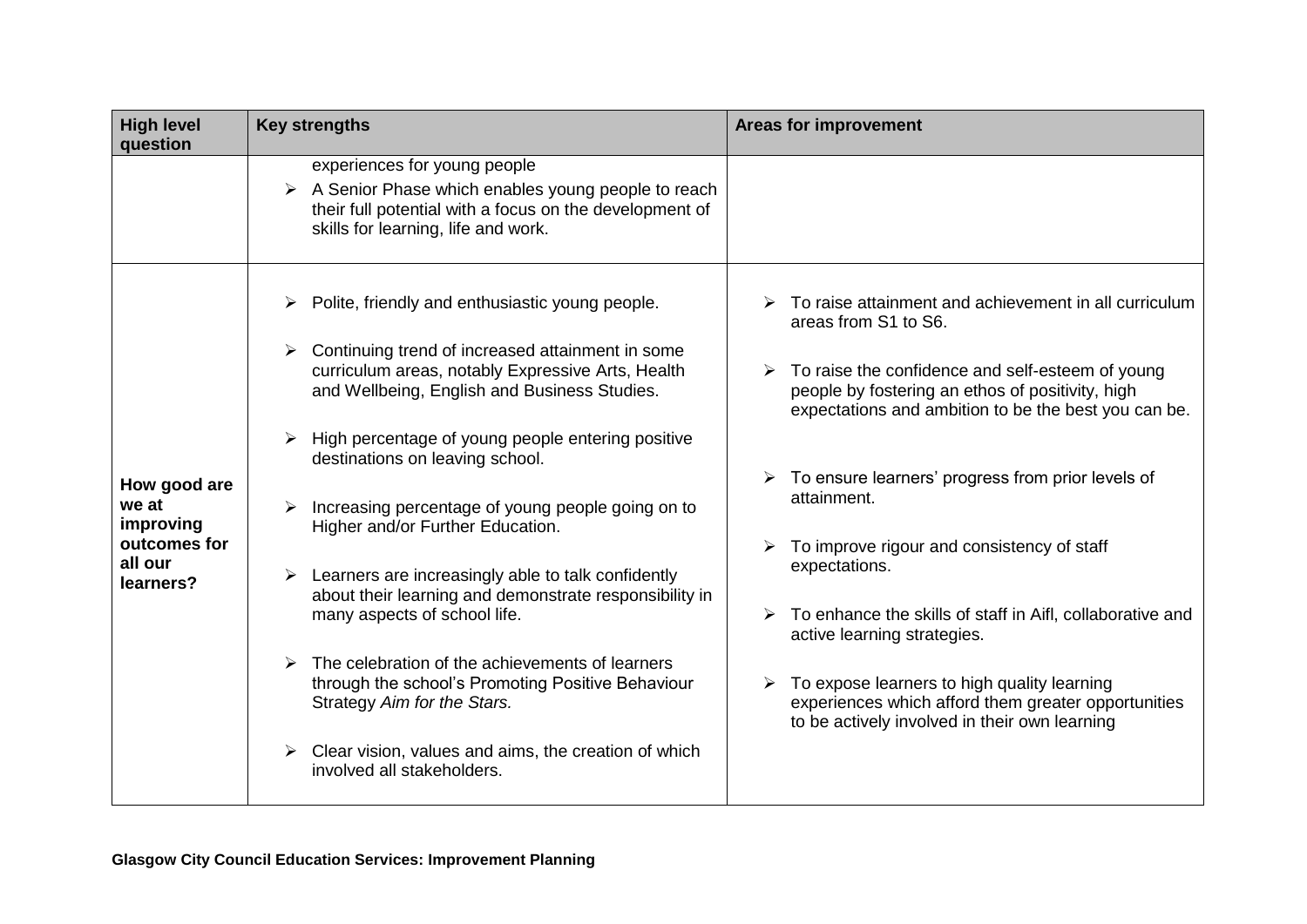| <b>Priorities for improvement in the current</b> |
|--------------------------------------------------|
| session                                          |

| No.           | <b>Priority</b>           | Stage of          | <b>Main driver of priority:</b> |                  | <b>Alignment to:</b> |                  |                         |                               |
|---------------|---------------------------|-------------------|---------------------------------|------------------|----------------------|------------------|-------------------------|-------------------------------|
|               |                           | development       |                                 |                  |                      |                  |                         |                               |
|               |                           | Exploring,        | Self-                           | <b>Education</b> | QI                   | Wellbeing        | <b>Service</b>          | <b>Collaboration and</b>      |
|               |                           | <b>Developing</b> | <b>Evaluation/VSE</b>           | <b>Scotland</b>  |                      | <b>Framework</b> | <b>Priorities</b>       | <b>Partnership</b>            |
|               |                           | or                |                                 | report           |                      |                  |                         | <b>Working</b>                |
|               |                           | <b>Embedding</b>  |                                 |                  |                      |                  |                         |                               |
|               | To raise attainment and   | <b>Developing</b> | <b>Self-Evaluation</b>          |                  | 3.2                  | <b>Achieving</b> | 1                       |                               |
| $\mathbf 1$ . | achievement, particularly |                   |                                 |                  | 2.2                  |                  |                         | <b>Partner Schools</b>        |
|               | in Literacy and           |                   |                                 |                  | 2.3                  |                  |                         | <b>FARE</b>                   |
|               | Numeracy.                 |                   |                                 |                  | 2.6                  |                  |                         | <b>Glasgow Kelvin College</b> |
|               |                           |                   |                                 |                  | 1.3                  |                  |                         |                               |
|               |                           |                   |                                 |                  | 3.3                  |                  |                         |                               |
|               | To close the attainment   | <b>Developing</b> | <b>Self-Evaluation</b>          |                  | 3.2                  | <b>Achieving</b> | 1                       |                               |
| 2.            | gap between the most      |                   |                                 |                  | 1.3                  | <b>Included</b>  | $\overline{\mathbf{4}}$ | <b>Partner Schools</b>        |
|               | and the least             |                   |                                 |                  | 1.5                  |                  |                         | <b>FARE</b>                   |
|               | disadvantaged learners.   |                   |                                 |                  | 2.3                  |                  |                         | Live n Learn                  |
|               |                           |                   |                                 |                  |                      |                  |                         | <b>John Muir Trust</b>        |
|               |                           |                   |                                 |                  |                      |                  |                         |                               |
|               |                           |                   |                                 |                  |                      |                  |                         |                               |
|               | To continue to improve    | <b>Embedding</b>  | <b>Self-Evaluation</b>          |                  | 3.1                  | <b>Included</b>  | $\mathbf{2}$            |                               |
| 3.            | how we meet the           |                   |                                 |                  | 2.7                  | <b>Nurtured</b>  | $\mathbf{3}$            | <b>Glasgow Psychological</b>  |
|               | learning and care needs   |                   |                                 |                  |                      | <b>Healthy</b>   |                         | <b>Services</b>               |
|               | of young people,          |                   |                                 |                  |                      |                  |                         | <b>Social Services</b>        |
|               | particularly those with   |                   |                                 |                  |                      |                  |                         | 16+Learning Choices           |
|               | additional support        |                   |                                 |                  |                      |                  |                         | <b>SDS</b>                    |
|               | needs.                    |                   |                                 |                  |                      |                  |                         | <b>FARE</b>                   |
|               |                           |                   |                                 |                  |                      |                  |                         | <b>Life Link Counselling</b>  |
|               |                           |                   |                                 |                  |                      |                  |                         | <b>Service</b>                |

**Year 2018-19**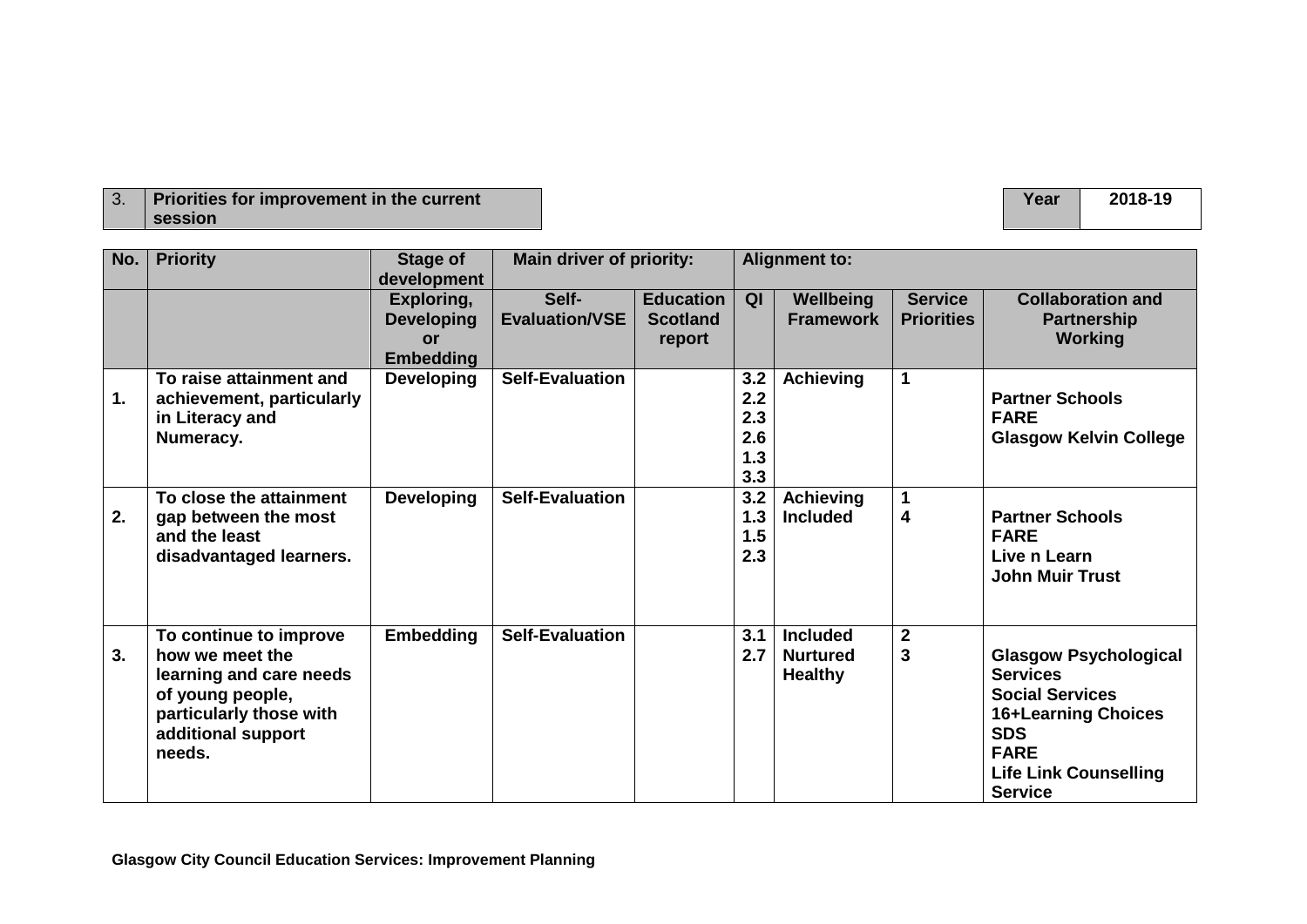## **4. Action Planning**

| <b>Priority</b><br>No. | QI                              | <b>Priority</b>                                                                | Expected outcomes for learners which are measurable or<br>observable                                                                                                                                                                                                                                                                                                                                                                                                                                                                                                                                      |
|------------------------|---------------------------------|--------------------------------------------------------------------------------|-----------------------------------------------------------------------------------------------------------------------------------------------------------------------------------------------------------------------------------------------------------------------------------------------------------------------------------------------------------------------------------------------------------------------------------------------------------------------------------------------------------------------------------------------------------------------------------------------------------|
| 1.                     | 3.2<br>2.3<br>2.2<br>1.3<br>3.3 | To raise attainment and achievement, particularly in Literacy and<br>Numeracy. | Learners are progressing from prior levels of attainment.<br>➤<br>Increased percentage of young people attaining 1+, 3+<br>⋗<br>and 5+ Highers.<br>Increased percentage of young people achieving 1+<br>Advanced Highers.<br>Increasing number of young people demonstrating<br>achievement in wider aspects of school life and in<br>vocational qualifications<br>$\triangleright$ Enhanced transferrable skills in Literacy and Numeracy.<br>Within the Broad General Education, young people are<br>learning through interdisciplinary studies and can apply<br>skills in new and unfamiliar contexts. |

| Tasks to achieve priority                                                                                                                                                                                                                                                      | <b>Timescale</b><br>and checkpoints                                  | Those involved $-$<br>including partners                     | <b>Resources and staff development</b>                                                                                                                 |
|--------------------------------------------------------------------------------------------------------------------------------------------------------------------------------------------------------------------------------------------------------------------------------|----------------------------------------------------------------------|--------------------------------------------------------------|--------------------------------------------------------------------------------------------------------------------------------------------------------|
| To participate fully in Glasgow's Improvement<br>Challenge $2015 - 2020$ , the aim of which is<br>the continuing professional development of<br>staff. We will embed Teacher Learning<br>Communities, each focusing on a specific<br>pedagogy to ensure a clear focus on CLPL. | By March 2019<br><b>Checkpoints:</b><br>October 2018<br>January 2019 | A Reid DHT<br>The Tapestry Partnership<br><b>TLC Leaders</b> | <b>INSET Day 3</b><br><b>INSET Day 4</b><br>Collegiate Time<br><b>DHT Improvement Challenge Meetings</b><br>Sharing Practice Meetings within our trios |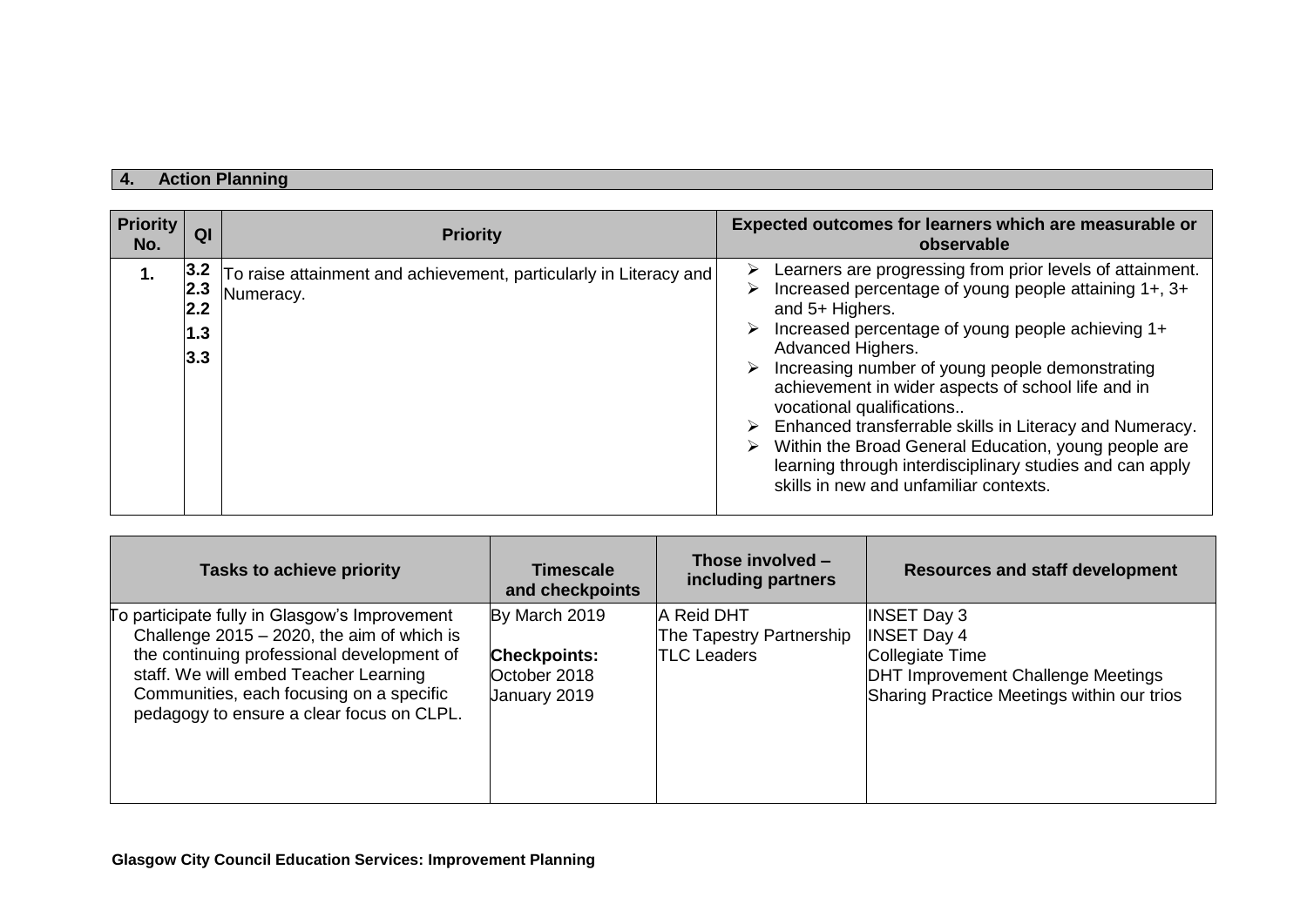| <b>Tasks to achieve priority</b>                                                                                                                                                                                            | <b>Timescale</b><br>and checkpoints                                                | Those involved -<br>including partners                                                                                            | <b>Resources and staff development</b>                                                                              |
|-----------------------------------------------------------------------------------------------------------------------------------------------------------------------------------------------------------------------------|------------------------------------------------------------------------------------|-----------------------------------------------------------------------------------------------------------------------------------|---------------------------------------------------------------------------------------------------------------------|
| To improve the quality of Learning and<br><b>Teaching by further creating</b><br>opportunities for young people to learn<br>co-operatively, by Making Thinking<br>Visible and through increasing use of<br>Aifl approaches. | By June 2019<br><b>Checkpoints:</b><br>December 2018<br>March 2019                 | A Reid DHT<br>Principal Teachers/Faculty  INSET Day 4<br><b>Heads</b><br><b>All Teaching Staff</b>                                | <b>INSET Day 3</b><br>Collegiate Time<br>Departmental Meeting Time                                                  |
| To transform the BGE to ensure greater<br>alignment with the Senior Phase and the<br>seven principles of curriculum design.                                                                                                 | By June 2019<br><b>Checkpoints:</b><br>October 2018<br>December 2018<br>March 2019 | A Reid DHT<br>K Turner/H Scott-Heaney<br><b>PT's Raising Attainment</b><br><b>Heads</b>                                           | <b>INSET Day 1</b><br><b>INSET Day 3</b><br>Collegiate Time<br>Principal Teachers/Faculty Departmental Meeting Time |
| To create an SQA Action Plan, the aim of<br>which is to tackle under performance and<br>increase attainment in National Qualifications. Checkpoints:                                                                        | By October 2018<br>March 2019                                                      | A Reid DHT;<br>Principal Teachers/Faculty Collegiate Time;<br>Heads;<br>K Turner/H Scott-Heaney<br><b>PT's Raising Attainment</b> | Departmental/Faculty Meeting Time;<br>Sharing Practice opportunities with<br>colleagues in other schools.           |
| To implement agreed approaches to the<br>teaching of Literacy, Numeracy and Health<br>and Wellbeing, in order to ensure that these<br>skills are embedded within the Broad General October 2017<br><b>Education.</b>        | By December 2018<br><b>Checkpoints:</b><br>March 2018                              | A Reid DHT;<br>K Turner/H Scott-Heaney<br><b>PT's Raising Attainment</b>                                                          | <b>INSET Day 3</b><br>Collegiate Time;<br>Departmental/Faculty Time;                                                |
| To review the current Whole School Tracking and By November 2018<br>Monitoring system.                                                                                                                                      | <b>Checkpoints:</b><br>September 2018                                              | <b>G Shaw HT</b><br>Monitoring and Tracking<br><b>Working Group</b>                                                               | Collegiate Time                                                                                                     |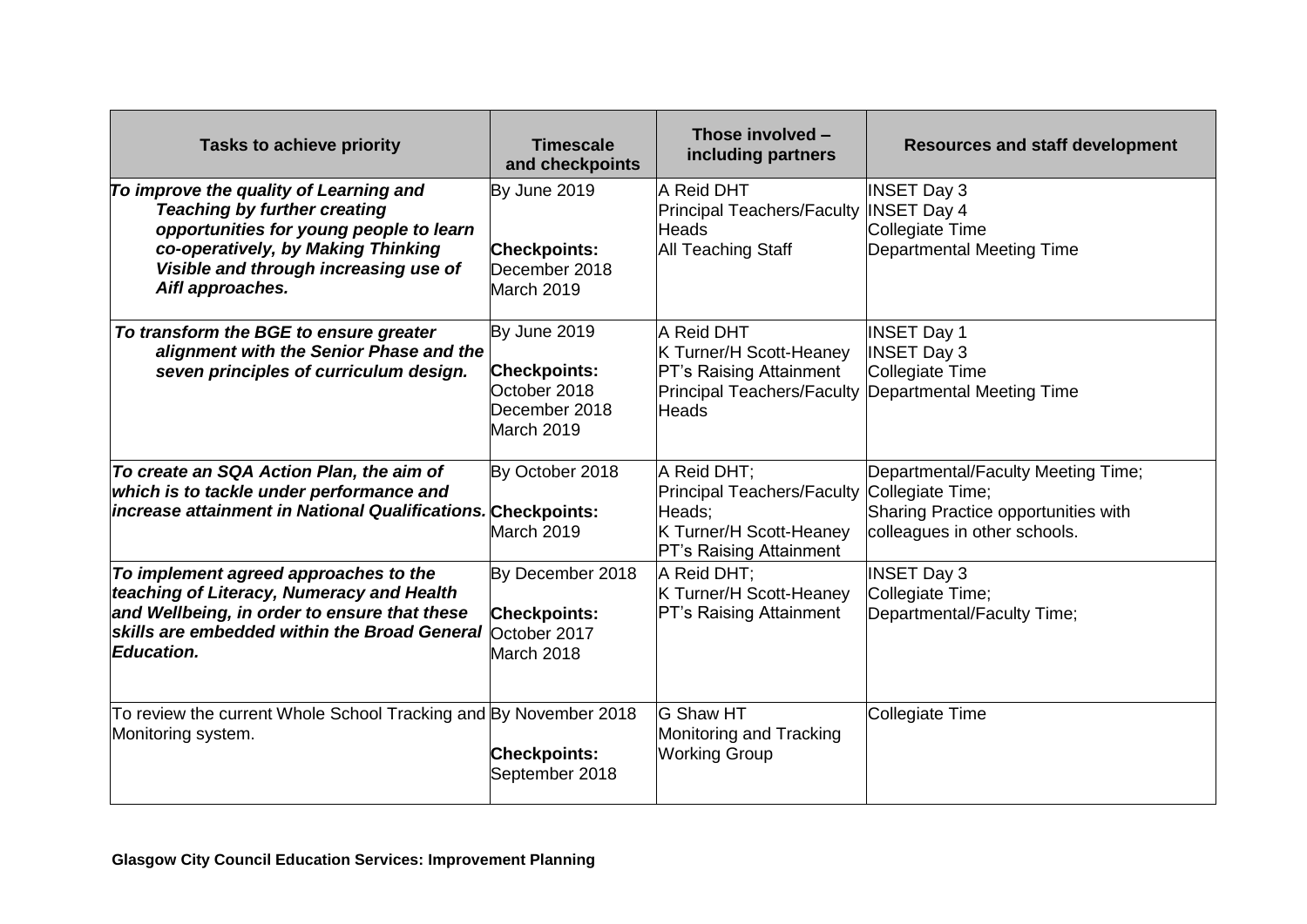| <b>Tasks to achieve priority</b>                                  | <b>Timescale</b><br>and checkpoints | Those involved -<br>including partners | <b>Resources and staff development</b> |
|-------------------------------------------------------------------|-------------------------------------|----------------------------------------|----------------------------------------|
| To review how we report to parents/carers on the By November 2018 |                                     | <b>E</b> Gray DHT                      | Collegiate Time                        |
| progress of their child.                                          |                                     | All relevant Stakeholders              |                                        |
| <b>To implement Show My Homework.</b>                             | By September 2018                   | H Scott-Heaney                         | <b>INSET Day 2</b>                     |
|                                                                   |                                     | <b>All Teaching Staff</b>              | Collegiate Time                        |
|                                                                   |                                     |                                        | Departmental Meeting Time              |

| <b>Evidence of Impact</b> |  |
|---------------------------|--|
|                           |  |
|                           |  |
|                           |  |
|                           |  |
|                           |  |
|                           |  |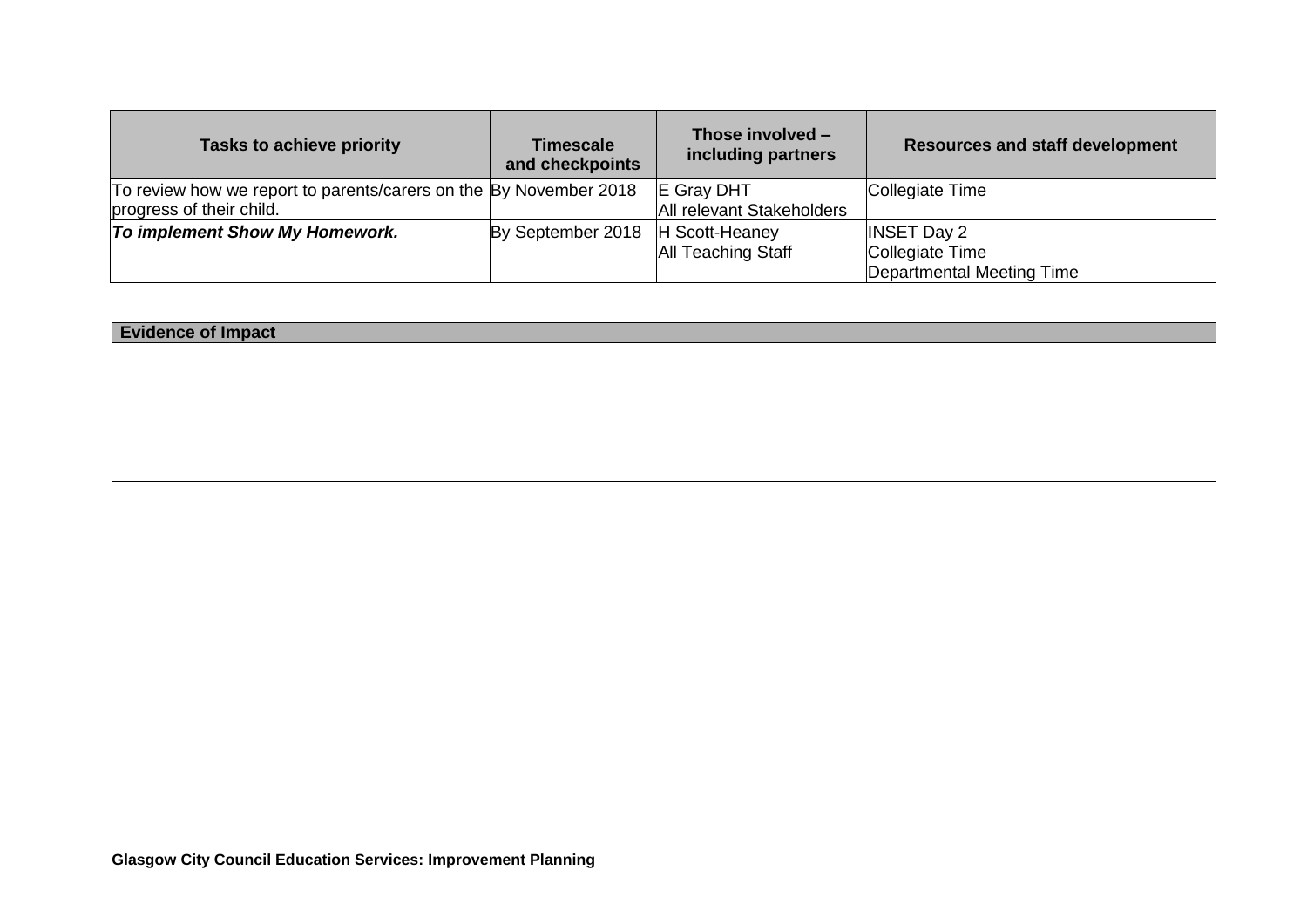# **4. Action Planning**

| <b>Priority</b><br>No. | QI                        | <b>Priority</b>                                                                       | Expected outcomes for learners which are measurable or<br>observable                                                                                                                                                                                                                                                                                                                                                                                                                                        |
|------------------------|---------------------------|---------------------------------------------------------------------------------------|-------------------------------------------------------------------------------------------------------------------------------------------------------------------------------------------------------------------------------------------------------------------------------------------------------------------------------------------------------------------------------------------------------------------------------------------------------------------------------------------------------------|
| 2.                     | 3.2 <br>1.3<br>1.5<br>2.3 | To close the attainment gap between the most and the least<br>disadvantaged learners. | Increased percentage of young people achieving Level 3<br>➤<br>in Literacy and Numeracy by the end of S3;<br>Learners are progressing from prior levels of attainment.<br>➤<br>Increased percentage of young people attaining 1+, 3+<br>⋗<br>and 5+ Highers by the end of S5;<br>Increasing number of young people demonstrating<br>achievement in wider aspects of school life.<br>Increased number of young people achieving, as a<br>➤<br>minimum, Level 5 in Literacy and Numeracy by the end of<br>S4. |

| <b>Tasks to achieve priority</b>                                                                                                                                                                                                                                                                                                                                              | <b>Timescale</b><br>and checkpoints                                   | Those involved -<br>including partners | <b>Resources and staff development</b> |
|-------------------------------------------------------------------------------------------------------------------------------------------------------------------------------------------------------------------------------------------------------------------------------------------------------------------------------------------------------------------------------|-----------------------------------------------------------------------|----------------------------------------|----------------------------------------|
| To further develop the leadership and<br>management skills of the Leadership Team<br>through coaching and mentoring, with particular<br>regard to interpreting data; target setting;<br>monitoring and tracking of identified young<br>people in the BGE and Senior Phase, in order to<br>provide bespoke, targeted support to ensure<br>Imaximum attainment and achievement. | By April 2019<br><b>Checkpoint:</b><br>December 2018<br>February 2019 | <b>G Shaw/G Millar</b><br>W Wight      | Collegiate Time                        |
| To develop the leadership capacity of the school<br>by offering an Aspiring Leaders' Programme to<br>unpromoted staff.                                                                                                                                                                                                                                                        | By April 2019<br><b>Checkpoint:</b><br>December 2018<br>February 2019 | <b>G</b> Millar<br><b>ISLT</b>         | Collegiate Time                        |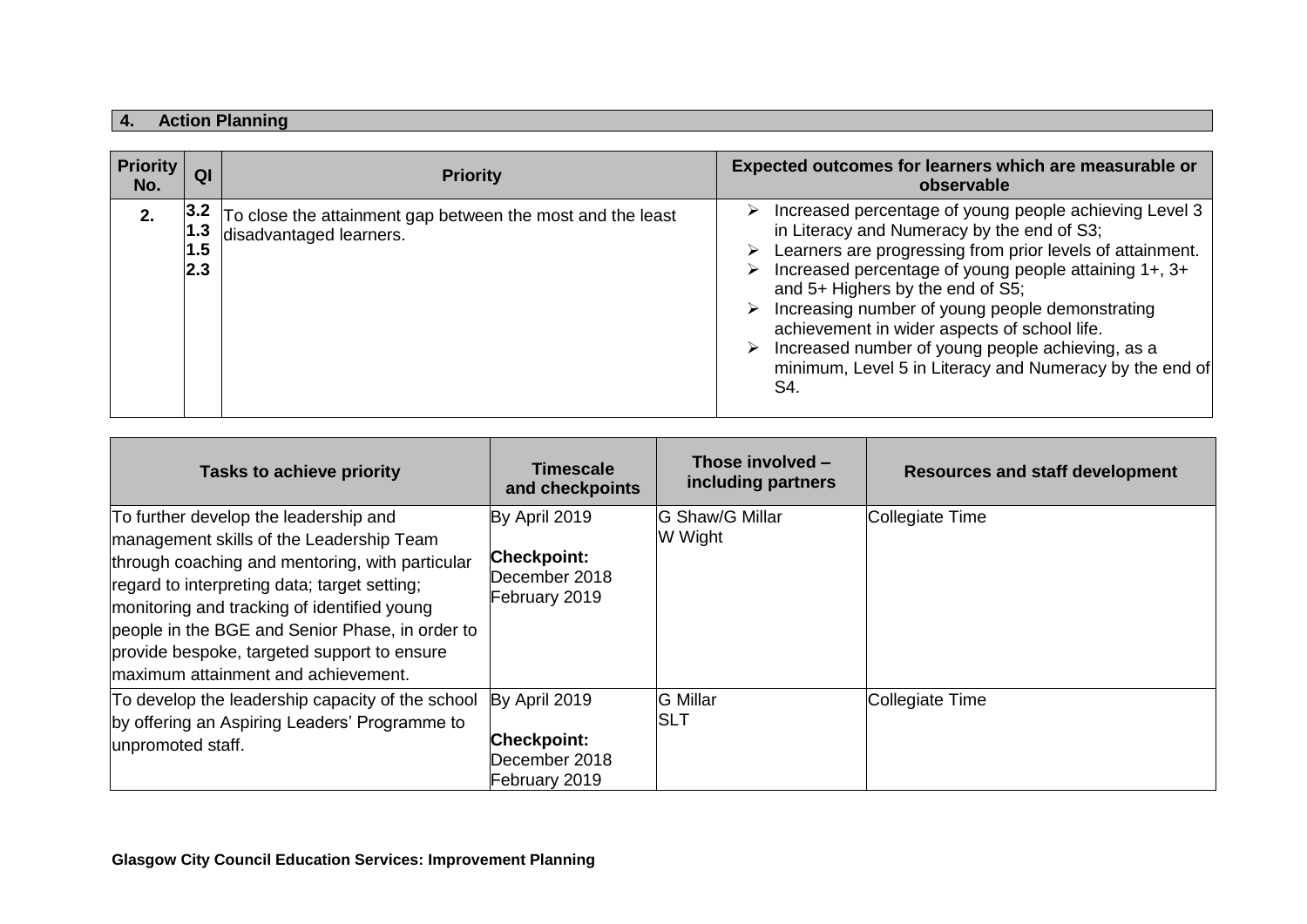| <b>Tasks to achieve priority</b>                                                                                                                                                                                                                                                         | <b>Timescale</b><br>and checkpoints                           | Those involved -<br>including partners                                                                              | <b>Resources and staff development</b>                                                                      |
|------------------------------------------------------------------------------------------------------------------------------------------------------------------------------------------------------------------------------------------------------------------------------------------|---------------------------------------------------------------|---------------------------------------------------------------------------------------------------------------------|-------------------------------------------------------------------------------------------------------------|
| To further develop the leadership potential of<br>young people in the Junior Phase by extending<br>the Leadership Academy to the new S1.                                                                                                                                                 | By December 2019<br><b>Checkpoint:</b><br>October 2018        | <b>SLT</b><br><b>K Turner PT Raising</b><br>Attainment (Acting)                                                     | Collegiate Time                                                                                             |
| To devise new and innovative ways of engaging<br>young people through additional study support in<br>which learners are exposed to new and<br>innovative approaches to learning and teaching                                                                                             | By October 2018<br>Checkpoint<br>September 2018               | <b>A Reid DHT</b><br>K Turner PT Raising<br>Attainment (Acting)<br>H Scott-Heaney PT raising<br>Attainment (Acting) | Collegiate Time                                                                                             |
| To close the attainment gap by identification<br>of the most vulnerable and the provision of<br>bespoke, targeted support.                                                                                                                                                               | By December 2018<br><b>Checkpoint:</b><br>April 2019          | A Reid DHT<br>K Turner/H Scott-Heaney<br><b>PTs Raising Attainment</b><br>(Acting)<br><b>All Teaching Staff</b>     | Seemis Data<br>Insight Data Analysis<br>Collegiate Time<br><b>Additional Teaching Time</b><br>CPD for Staff |
| To enhance the partnership between<br>parents/carers and the school by reviewing, and<br>extending, the role of the Family Liaison officer<br>whose role is to work with hard to reach families<br>and those in danger of exclusion from education<br>because of socio-economic factors. | By October 2018<br>Checkpoint:<br>December 2018<br>March 2019 | A Reid DHT<br><b>FARE</b>                                                                                           | Collegiate Time                                                                                             |
| To develop the school website to ensure greater<br>communication between parents/carers and the<br>school.                                                                                                                                                                               | By April 2019<br><b>Checkpoint</b><br>December 2018           | H Scott-Heaney PT<br>Raising Attainment                                                                             | <b>INSET Day 5</b><br>Collegiate Time                                                                       |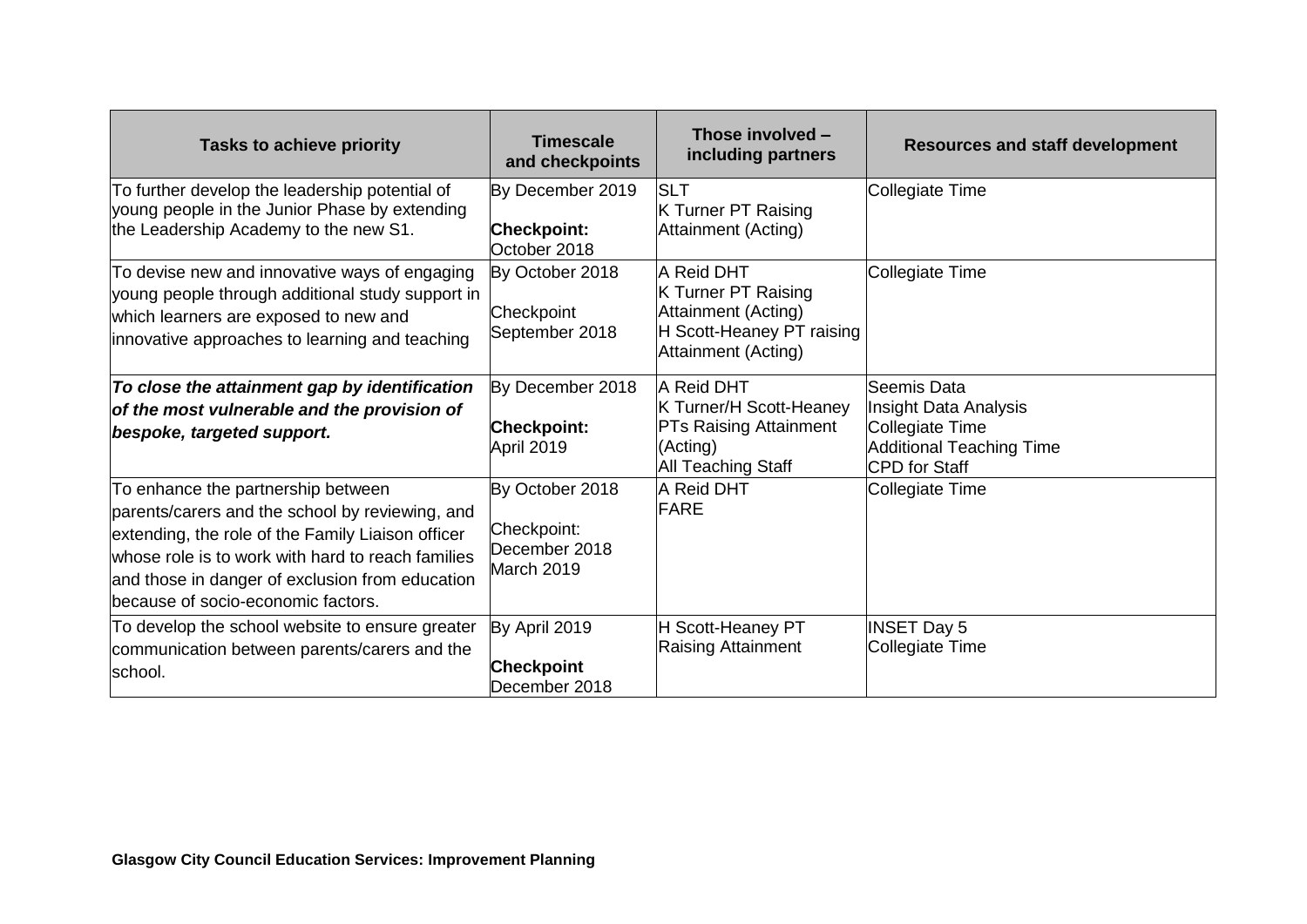| <b>Evidence of Impact</b> |  |
|---------------------------|--|
|---------------------------|--|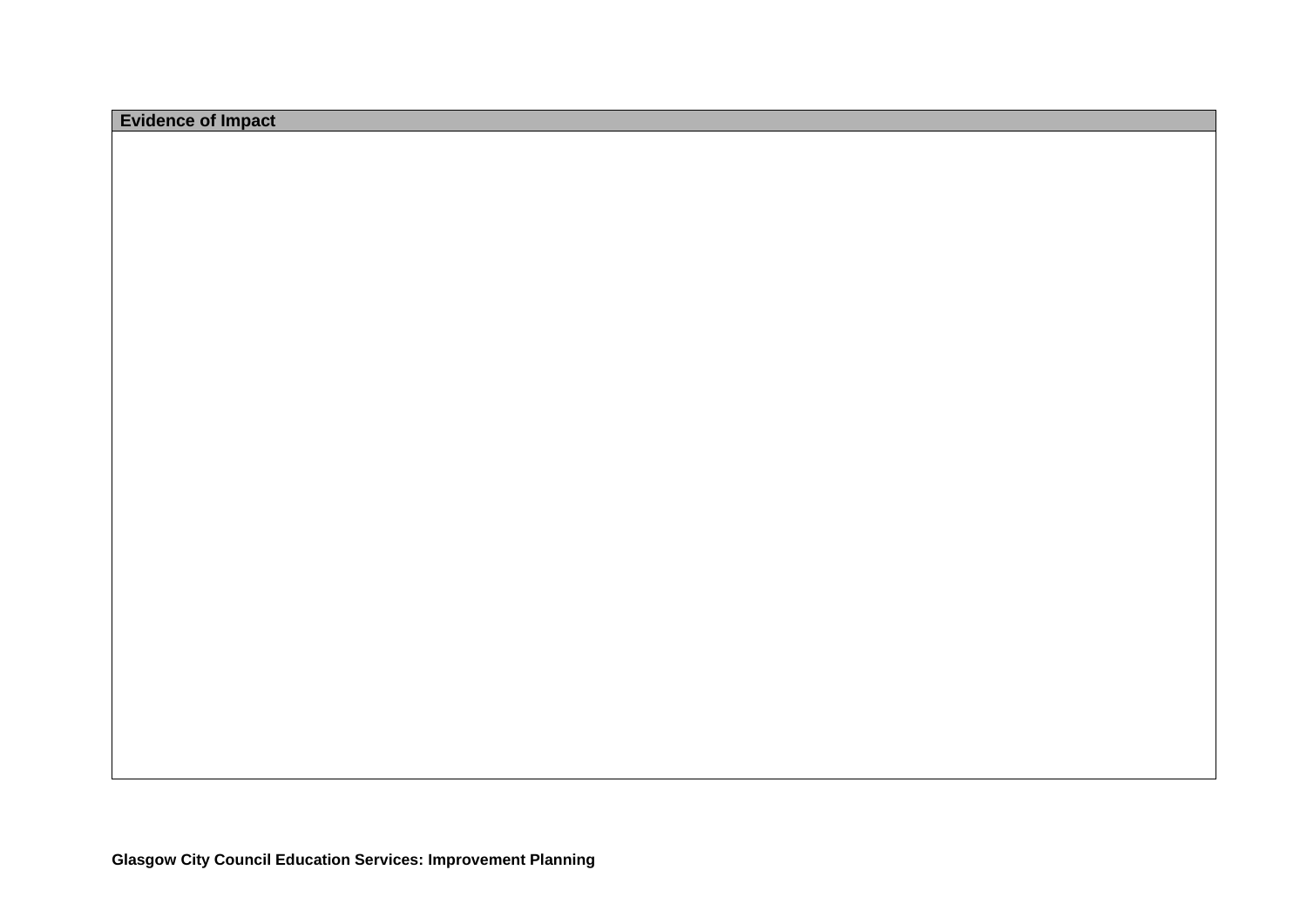# **4. Action Planning**

| <b>Priority</b><br>No. | QI           | <b>Priority</b>                                                                                                                          |        | Expected outcomes for learners which are measurable or<br>observable                                                                                                                                                                                                                                  |
|------------------------|--------------|------------------------------------------------------------------------------------------------------------------------------------------|--------|-------------------------------------------------------------------------------------------------------------------------------------------------------------------------------------------------------------------------------------------------------------------------------------------------------|
| 3.                     | 3.1 <br> 2.7 | To continue to improve how we meet the learning and care<br>needs of young people, particularly those with additional support<br>lneeds. | ➤<br>⋗ | Staff and young people know, understand and use the<br>wellbeing indicators as an integral feature of school life;<br>All staff and partners take due account of the legislative<br>framework related to wellbeing, equality and inclusion and<br>plan appropriately to meet the wide range of needs. |

| <b>Tasks to achieve priority</b>                                                                                                                                                                                                          | <b>Timescale</b><br>and checkpoints                                    | Those involved -<br>including partners                                       | <b>Resources and staff development</b>                                     |
|-------------------------------------------------------------------------------------------------------------------------------------------------------------------------------------------------------------------------------------------|------------------------------------------------------------------------|------------------------------------------------------------------------------|----------------------------------------------------------------------------|
| To take a Nurturing approach to meeting the<br>needs of all learners by ensuring that staff are<br>aware of, and responding to, the learning and<br>care needs of all young people, particularly<br>those who require additional support. | By April 2019<br>Checkpoint:<br>December 2018<br>February 2019         | E Gray DHT<br>Pupil Support Team<br>Glasgow Psychological<br><b>Services</b> | <b>INSET Day 3</b><br>Collegiate Time<br>Departmental/Faculty Meeting Time |
| To review the school's Vision, Values and Aims.                                                                                                                                                                                           | By April 2019<br>Checkpoint:<br>December 2018<br>February 2019         | A Reid DHT<br>J Hammond PT P.E.<br>All relevant stakeholders                 | Collegiate Time                                                            |
| To review the school's Promoting Positive<br>Behaviour Policy to ensure greater alignment with<br>Local and National policies and the UN<br>Convention on the Rights of the Child.                                                        | By April 2019<br><b>Checkpoints:</b><br>December 2018<br>February 2019 | A Reid DHT<br><b>Promoting Positive</b><br><b>Behaviour Working Group</b>    | <b>INSET Day 5</b><br>Collegiate Time<br><b>SLT/MLT Meeting Time</b>       |
| To work towards Rights Respecting School<br><b>Status Level One.</b>                                                                                                                                                                      | By June 2019<br><b>Checkpoints:</b><br>December 2018                   | A Reid DHT<br>J Hammond PT P.E.<br>All relevant stakeholders                 | <b>INSET Day 5</b><br>Collegiate Time<br><b>SLT Meeting Time</b>           |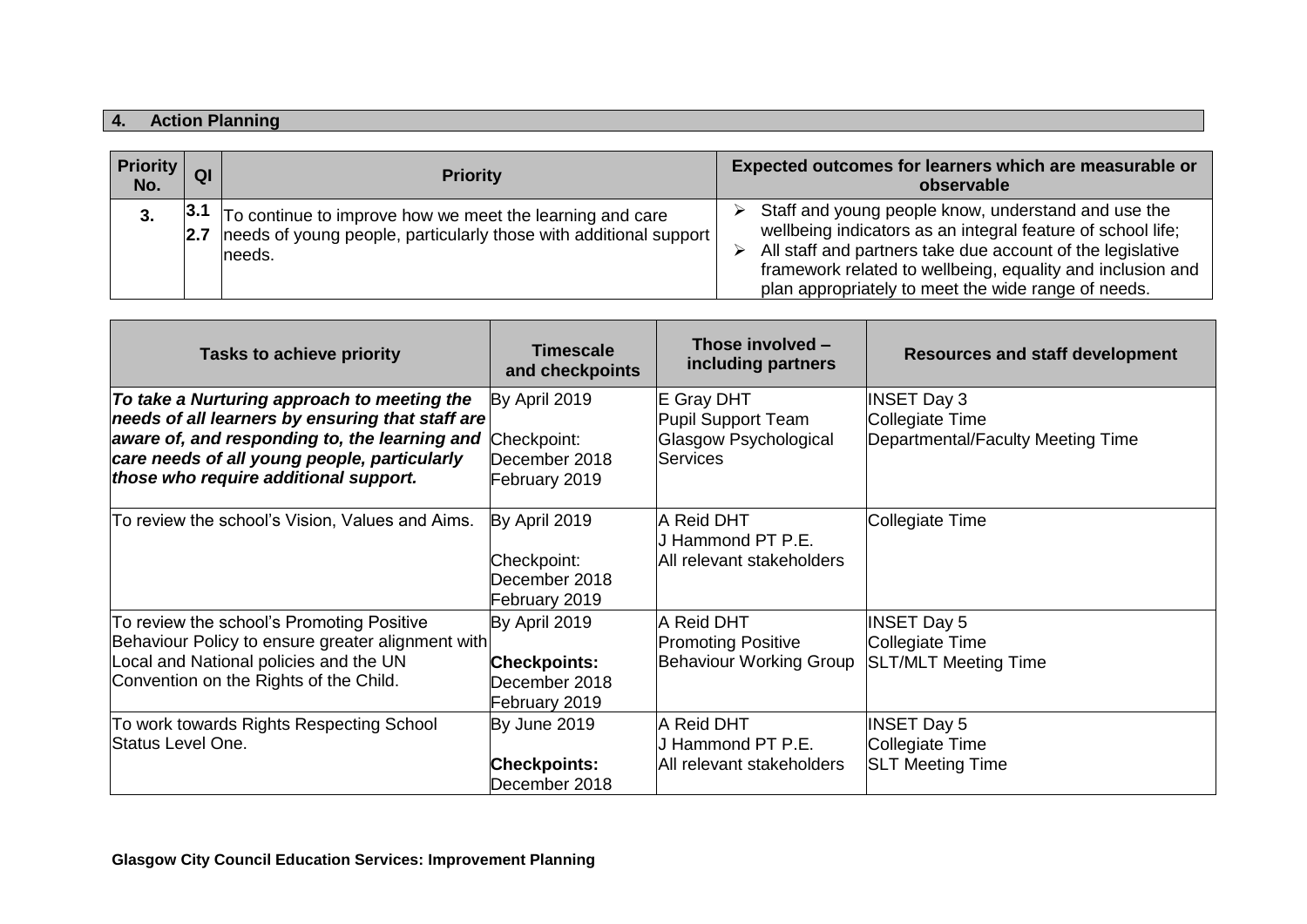| Tasks to achieve priority                                                                | <b>Timescale</b><br>and checkpoints | Those involved -<br>including partners | <b>Resources and staff development</b> |
|------------------------------------------------------------------------------------------|-------------------------------------|----------------------------------------|----------------------------------------|
| To further develop a culture of Inclusion through<br>the creation of Values Ambassadors. | By October 2018                     | A Reid DHT<br><b>SLT</b>               | Assemblies                             |

| <b>Evidence of Impact</b> |  |  |  |
|---------------------------|--|--|--|
|                           |  |  |  |
|                           |  |  |  |
|                           |  |  |  |
|                           |  |  |  |
|                           |  |  |  |
|                           |  |  |  |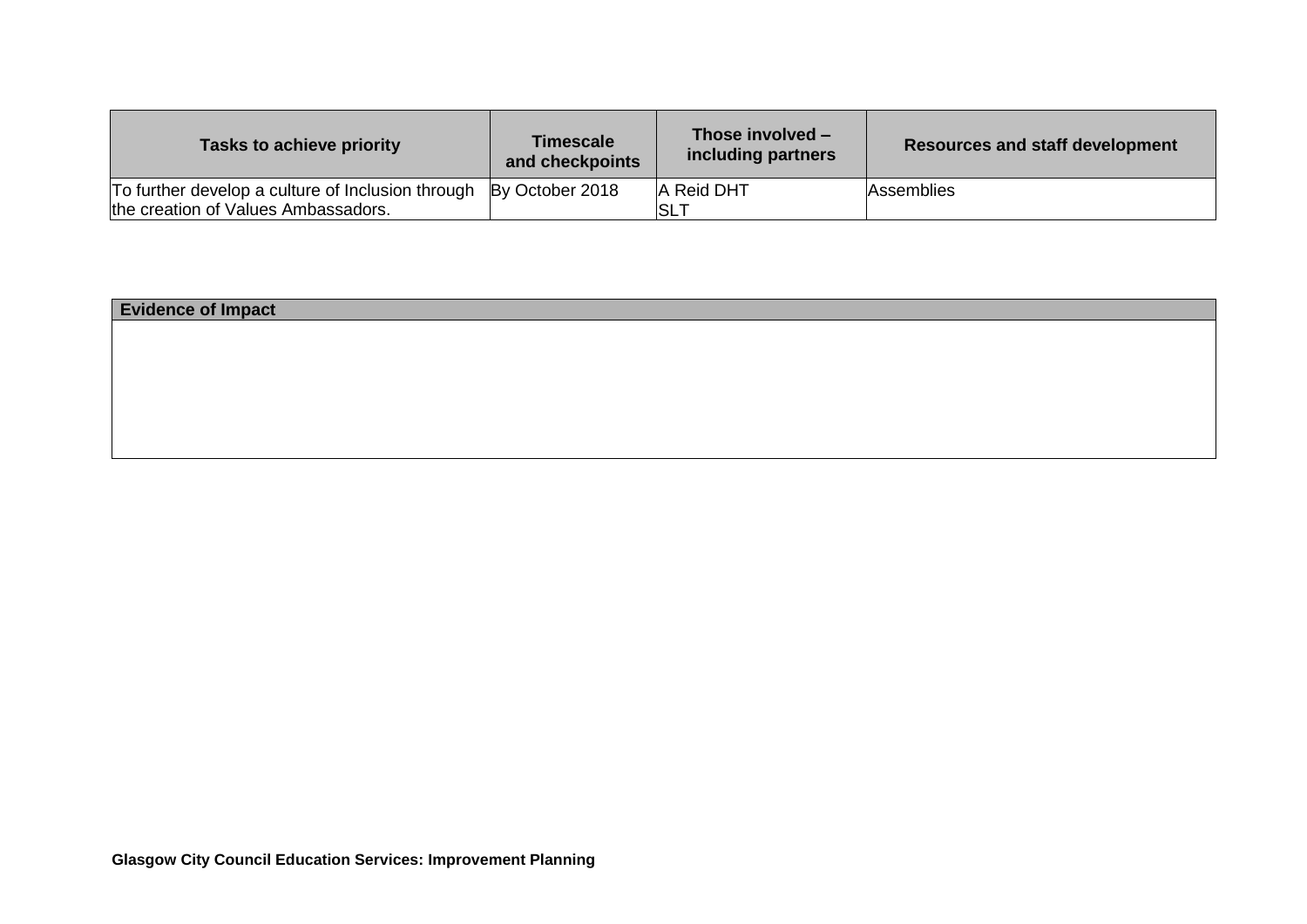# **5. Appendix a**

## **Action Plan Summary for Stakeholders**

| No. | <b>Priority</b>                                                                                    | Expected outcomes for learners which are measurable or<br>observable                                                                                                                                                                                                                                                                                                                                                                                                                                                                                                                                                                                                                                                    | Lead<br>responsibility         | <b>Timescales</b>       |
|-----|----------------------------------------------------------------------------------------------------|-------------------------------------------------------------------------------------------------------------------------------------------------------------------------------------------------------------------------------------------------------------------------------------------------------------------------------------------------------------------------------------------------------------------------------------------------------------------------------------------------------------------------------------------------------------------------------------------------------------------------------------------------------------------------------------------------------------------------|--------------------------------|-------------------------|
| 1.  | raise<br>attainment<br>and<br>To<br>achievement,<br>particularly<br>in<br>Literacy and Numeracy.   | The Broad General Education is sufficiently challenging for<br>$\blacktriangleright$<br>learners and successfully prepares them for the senior<br>phase of their education, affording them breadth, depth,<br>challenge and coherence in learning.<br>Learners are progressing from prior levels of attainment.<br>Increased percentage of young people attaining 1+, 3+ and<br>5+ Highers.<br>Increasing number of young people demonstrating<br>achievement in wider aspects of school life.<br>Enhanced transferrable skills in Literacy and Numeracy.<br>Within the Broad General Education, young people are<br>learning through interdisciplinary studies and can apply<br>skills in new and unfamiliar contexts. | A Reid DHT                     | By June<br>2017         |
| 2.  | attainment<br>close the<br>To:<br>gap<br>between the most and the least<br>disadvantaged learners. | Increased percentage of young people achieving Level 3 in<br>Literacy and Numeracy by the end of S3;<br>Learners are progressing from prior levels of attainment.<br>Increased percentage of young people attaining 1+, 3+ and<br>➤<br>5+ Highers by the end of S5;<br>Increasing number of young people demonstrating<br>achievement in wider aspects of school life.<br>Increased number of young people achieving, as a<br>minimum, Level 5 in Literacy and Numeracy by the end of<br>S4.                                                                                                                                                                                                                            | <b>G Shaw HT</b><br>A Reid DHT | <b>By April</b><br>2018 |
| 3.  | To continue to improve how we<br>meet the learning and care needs                                  | Staff and young people know, understand and use the<br>➤<br>wellbeing indicators as an integral feature of school life;<br>$\triangleright$ All staff and partners take due account of the legislative                                                                                                                                                                                                                                                                                                                                                                                                                                                                                                                  | <b>G Millar DHT</b>            | <b>By April</b><br>2018 |